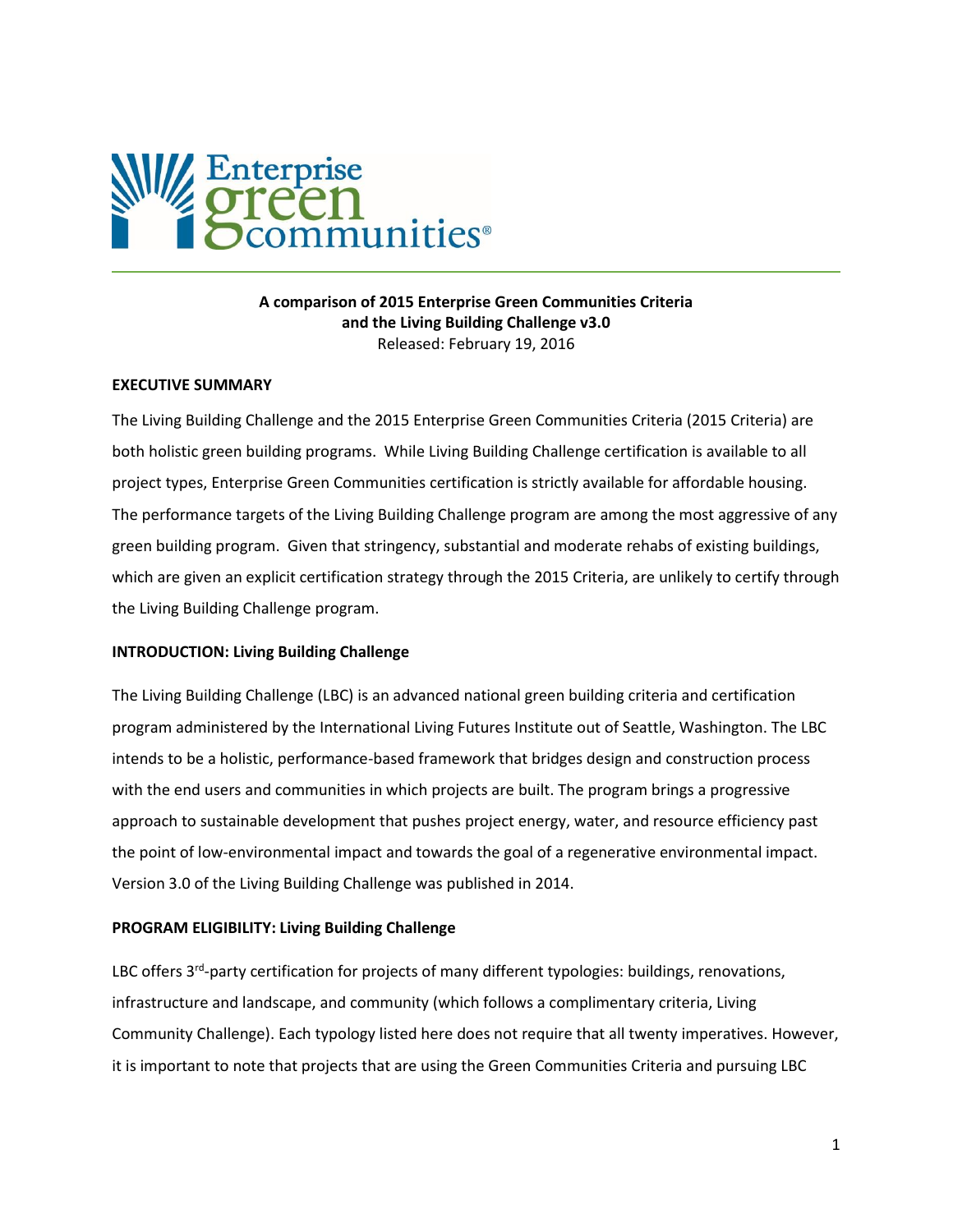Certification would classify as "buildings" or "renovations", and therefore would need to meet all twenty imperatives.

# **POINT STRUCTURE: Living Building Challenge**

The LBC program features a series of twenty Imperatives spread across seven categories called Petals. Those Petals are:

- Place
- Water
- Energy
- Health & Happiness
- Materials
- Equity
- Beauty

Projects may satisfy various Imperatives through a unique approach called "Scale Jumping" – where multiple buildings or renovations may cooperate and share the responsibilities to complete Imperatives in unison. Scale Jumping is useful when the most appropriate solution to achieve an Imperative would require the project to use design solutions or systems that extended beyond the project boundaries.

# **CERTIFICATION: Living Building Challenge**

There are three different certifications available to projects using the Living Building Challenge program:

- Living Building Certification "Full certification" or "Living Status," meaning the completion of all 20 Imperatives under all 8 Petals
- Petal Certification at least 3 Petals must be certified
- Net Zero Energy Building (NZEB) Certification

All three include a Registration phase, Documentation & Operation phase, and Audit & Certification phase. See more:<http://living-future.org/lbc/certification>

# Living Building Certification and Petal Certification

Projects that wish to pursue Living Building Certification or Petal Certification must register online [\(living-future.org\)](file:///C:/Users/rdemers/Downloads/living-future.org), complete an extensive documentation phase, and conduct an on-site audit after the building has been in operation for at least 12-months.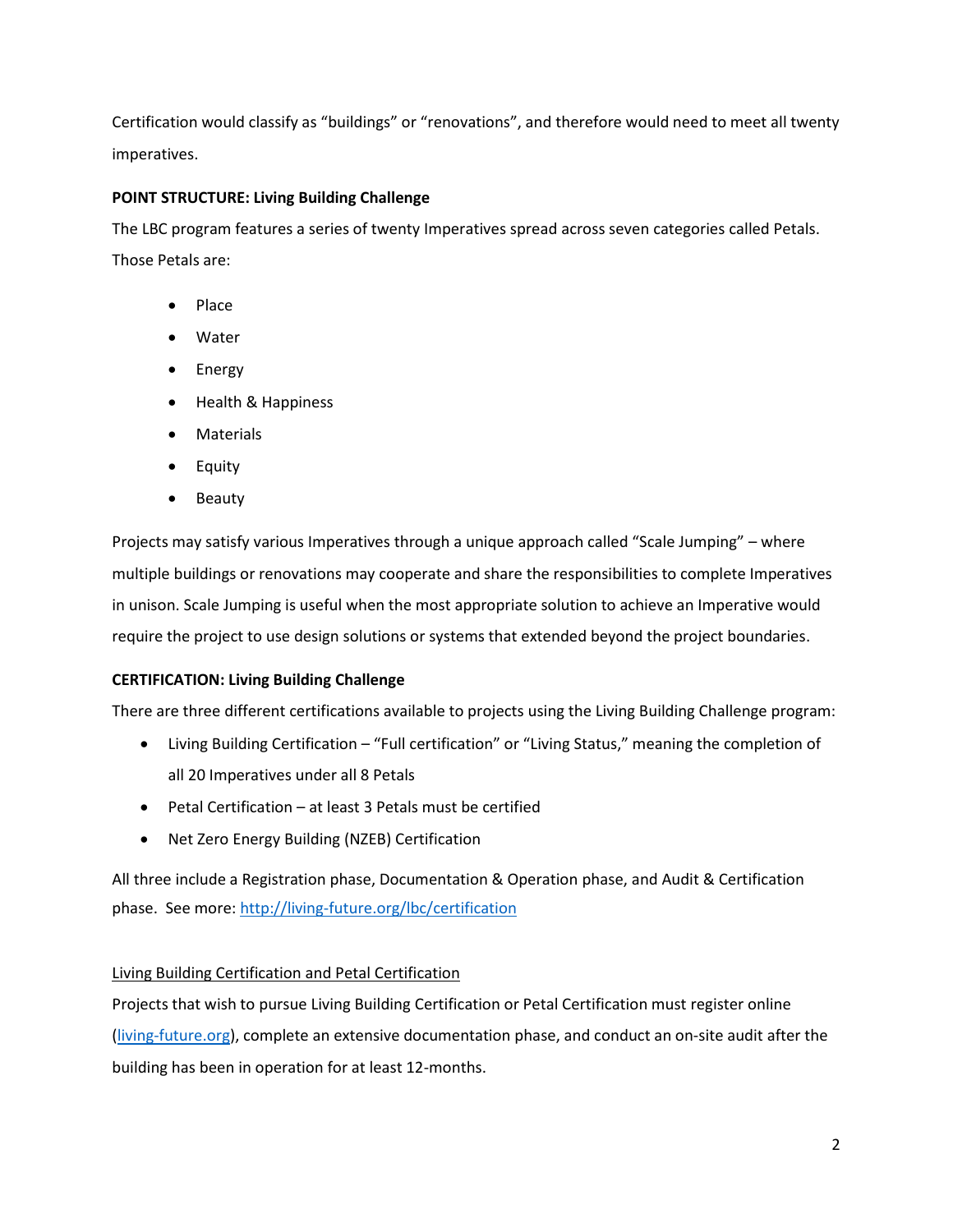Users may elect to add a preliminary on-site audit. This preliminary audit would occur once construction is completed, but before the 12-months of occupancy, and allow for a conditional assessment of certain Imperatives that are able to be field verified without a years' worth of performance data.

#### Net Zero Energy Building (NZEB) Certification

Projects that are pursuing the goal of using no more energy on site than can be produced through renewables, may elect to pursue NZEB Certification. All projects earning the Living Building Certification or Petal Certification under Energy automatically earn the distinction of being NZEB Certified.

NZEB Certification process requires project teams to register their projects online, complete a documentation phase, and conduct a NZEB Audit. This audit does not require an on-site visit but does review 12-months of operational information to assess the performance of the building.

### **FEES: Living Building Challenge**

Pricing is available online at<http://living-future.org/node/92>

### **SIMILARITIES AND DIFFERENCES WITH THE 2015 GREEN COMMUNITIES CRITERIA**

- With respect to certifications, Green Communities Certification requires that projects earn all applicable mandatory criterion and a selection of optional criterion. Under the Living Building Certification, projects must earn all 20 Imperatives, with a few limited exceptions. Petal Certification and Net Zero Energy Building (NZEB) Certifications are also available, but would not require full compliance with the entire Living Building Challenge v3.0.
- The Living Building Challenge requires an audit 12 months post construction to complete certification, while Enterprise Green Communities certification is granted at the time of construction completion.
- The Living Building Challenge requires developments to be net-positive on total water use, total energy use, and materials; whereas the 2015 Criteria has performance requirements that reference other benchmarks, such as ENERGY STAR and ASHRAE.
- The Living Building Challenge is applicable to all project types, whereas the 2015 Green Communities Criteria is focused exclusively on affordable housing.
- Both the 2015 Criteria and the Living Building Challenge highlight the importance of resiliency planning, referencing preparedness across different criterion or petals.